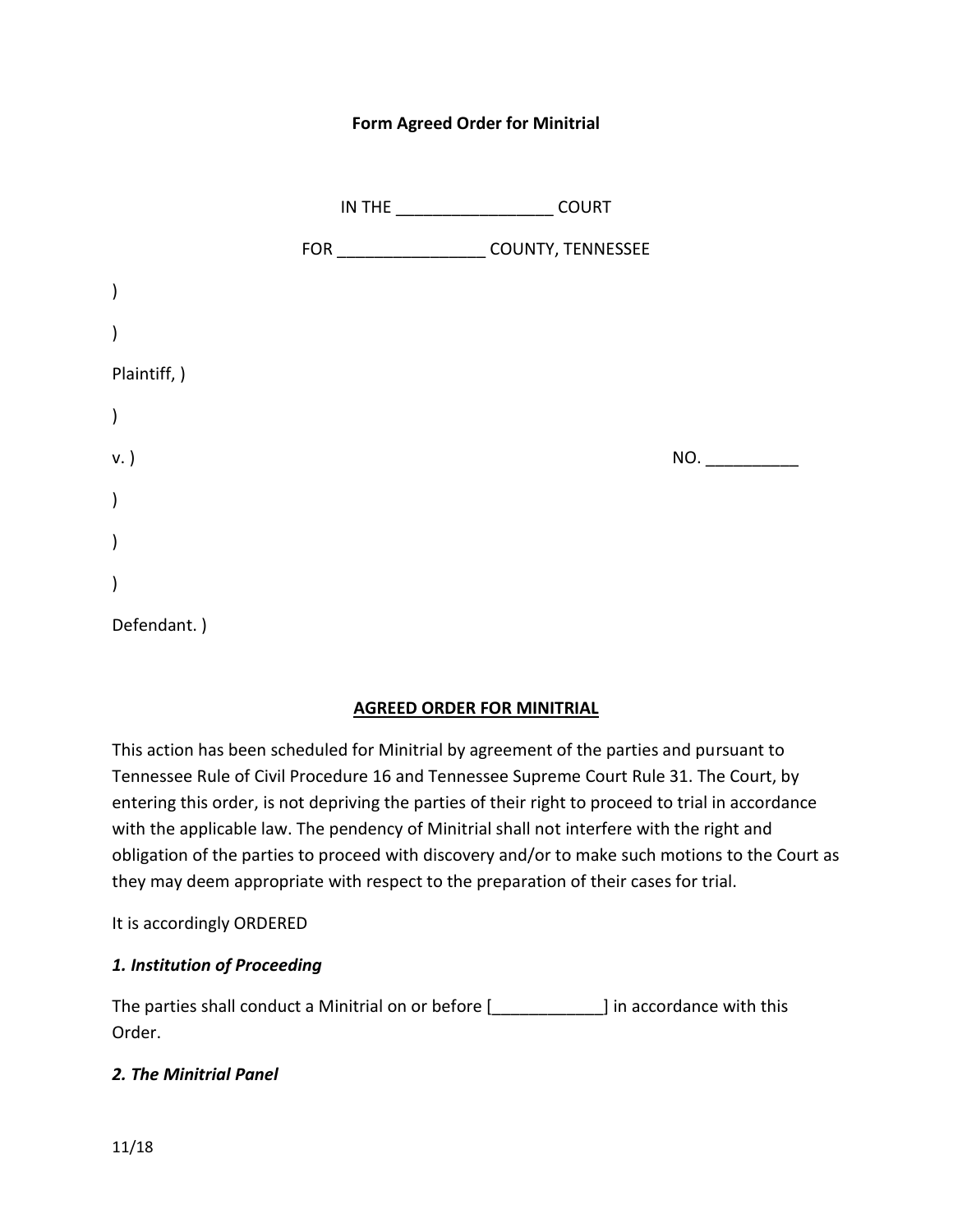2.1 The Minitrial panel shall consist of one member of management from each party (the "Management Representative"), who shall have authority to negotiate a settlement on behalf of the party represented, and a Neutral Advisor (the "Neutral Advisor").

2.2 Each party shall name its Management Representative within [  $\Box$ ] days from the date of this order by written notice to the other party and the Neutral Advisor. Each party thereafter may designate a different Management Representative by written notice to the other party and the Neutral Advisor. Such representative shall not, however, be changed within [\_\_\_] days before the Information Exchange.

# *3. The Neutral Advisor*

3.1 The Neutral Advisor, who shall be independent and impartial, shall perform the functions stated in this procedure and any additional functions on which the parties may hereafter agree. The Neutral Advisor shall be subject to the Standards of Conduct for Rule 31 neutrals, incorporated into Rule 31 as Appendix A.

3.2 The parties shall attempt to select a Neutral Advisor by mutual agreement.

3.3 If the parties have not agreed on a Neutral Advisor within 15 days from the date of this order, the Court shall appoint the Neutral Advisor from the list of Rule 31 mediators maintained by the ADRC.

3.4 Each party shall promptly disclose to the other party any circumstances known to it which would cause justifiable doubt regarding the independence or impartiality of an individual under consideration or appointed as Neutral Advisor. Any such individual shall promptly disclose any such circumstances to the parties. If any such circumstances have been disclosed, the individual shall not serve as Neutral Advisor unless all parties agree.

3.5 No party, nor anyone acting on its behalf, shall unilaterally communicate with the Neutral Advisor on any matter of substance, except as specifically provided for herein or agreed between the parties.

3.6 The Neutral Advisor shall identify, and the parties shall promptly send to the Neutral Advisor, such materials requested for the purpose of familiarizing the Neutral Advisor with the facts and issues in the dispute. The parties shall comply promptly with any requests by the neutral Advisor for additional documents or information relevant to the dispute.

3.7 The parties may jointly seek the advice and assistance of the Neutral Advisor in interpreting this procedure and on procedural matters.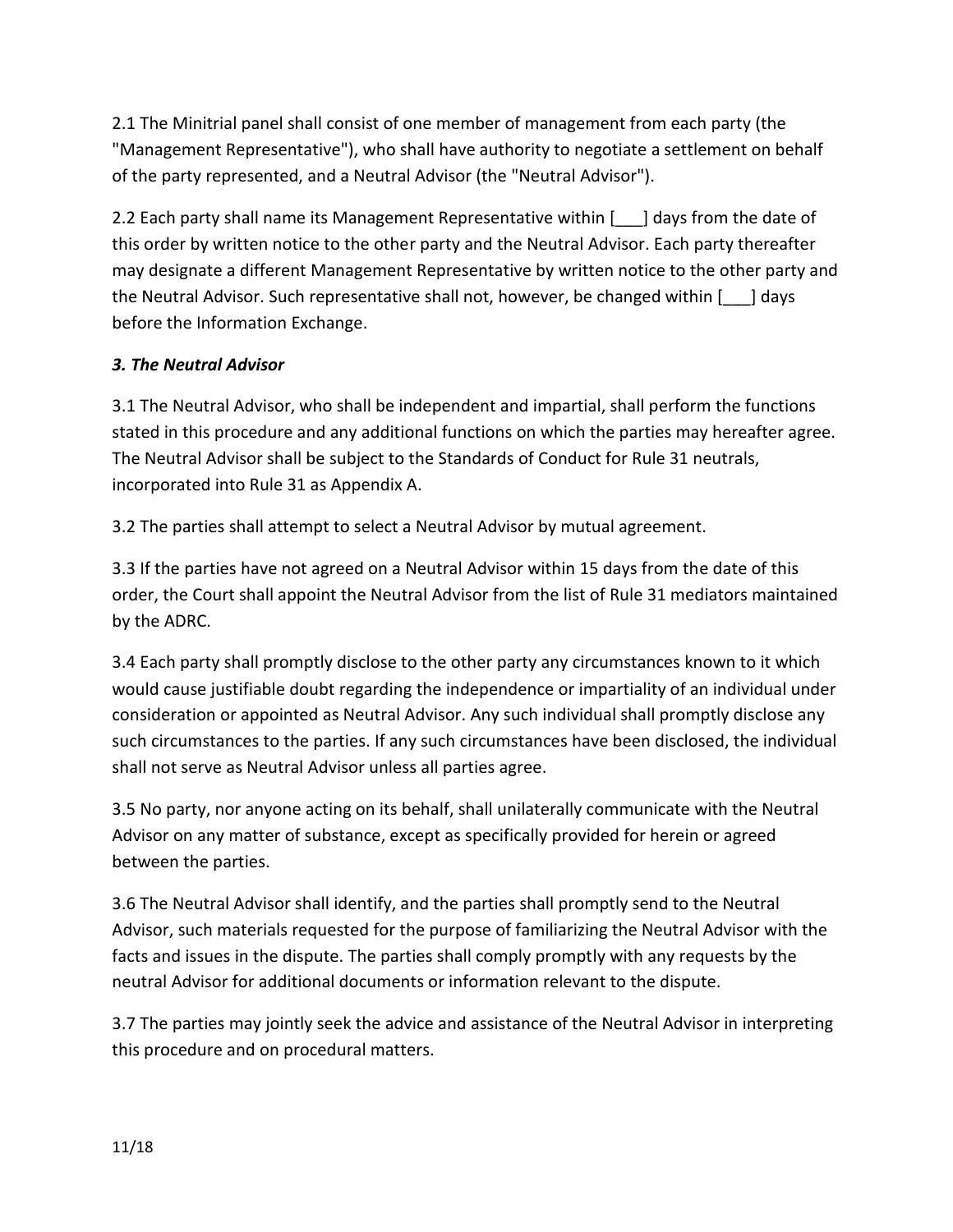3.8 The Neutral Advisor's per diem or hourly charge shall be established at the time of appointment. Unless the parties otherwise agree, (a) the fees and expenses of the Neutral Advisor and any other expenses of the proceeding shall be borne equally by the parties, and (b) each party shall bear its own costs of the proceeding.

# *4. Briefs and Exhibits*

Before the Information Exchange, the parties shall exchange and submit to the Neutral Advisor briefs, as well as all documents or other exhibits, upon which the parties intend to rely during the Information Exchange. The parties shall agree upon the length of such briefs and the date upon which such briefs, documents and other exhibits are to be exchanged.

# *5. Information Exchange*

The "hearing" is expected to take the form of an Information Exchange.

5.1 The Information Exchange shall be held before the Minitrial panel at a place and time stated in the initiating agreement or thereafter agreed to by the parties and the Neutral Advisor.

5.2 Each party shall make a presentation of its best case, and each party shall be entitled to a rebuttal. The order and permissible length of presentations and rebuttals shall be determined by agreement between the parties or, failing such agreement, by the Neutral Advisor.

5.3 The Neutral Advisor shall moderate the Information Exchange.

5.4 The presentations and rebuttals of each party may be made in any form and by any individuals as desired by such party. Presentations by fact witnesses and expert witnesses shall be permitted.

5.5 Presentations may not be interrupted except that during each party's presentation, and following such presentation, any member of the panel may ask clarifying questions of counsel or other persons appearing on that party's behalf. No member of the panel may limit the scope or substance of a party's presentation. No rules of evidence, including rules of relevance, shall apply at the Information Exchange.

5.6 If the parties agree, each party and counsel may ask questions of opposing counsel and witnesses during scheduled, open question and answer exchanges and during that party's rebuttal time.

5.7 The Information Exchange shall be not be recorded by any means.

5.8 In addition to counsel, each Management Representative may have advisors in attendance at the Information Exchange, provided that the other party and the Neutral Advisor shall have